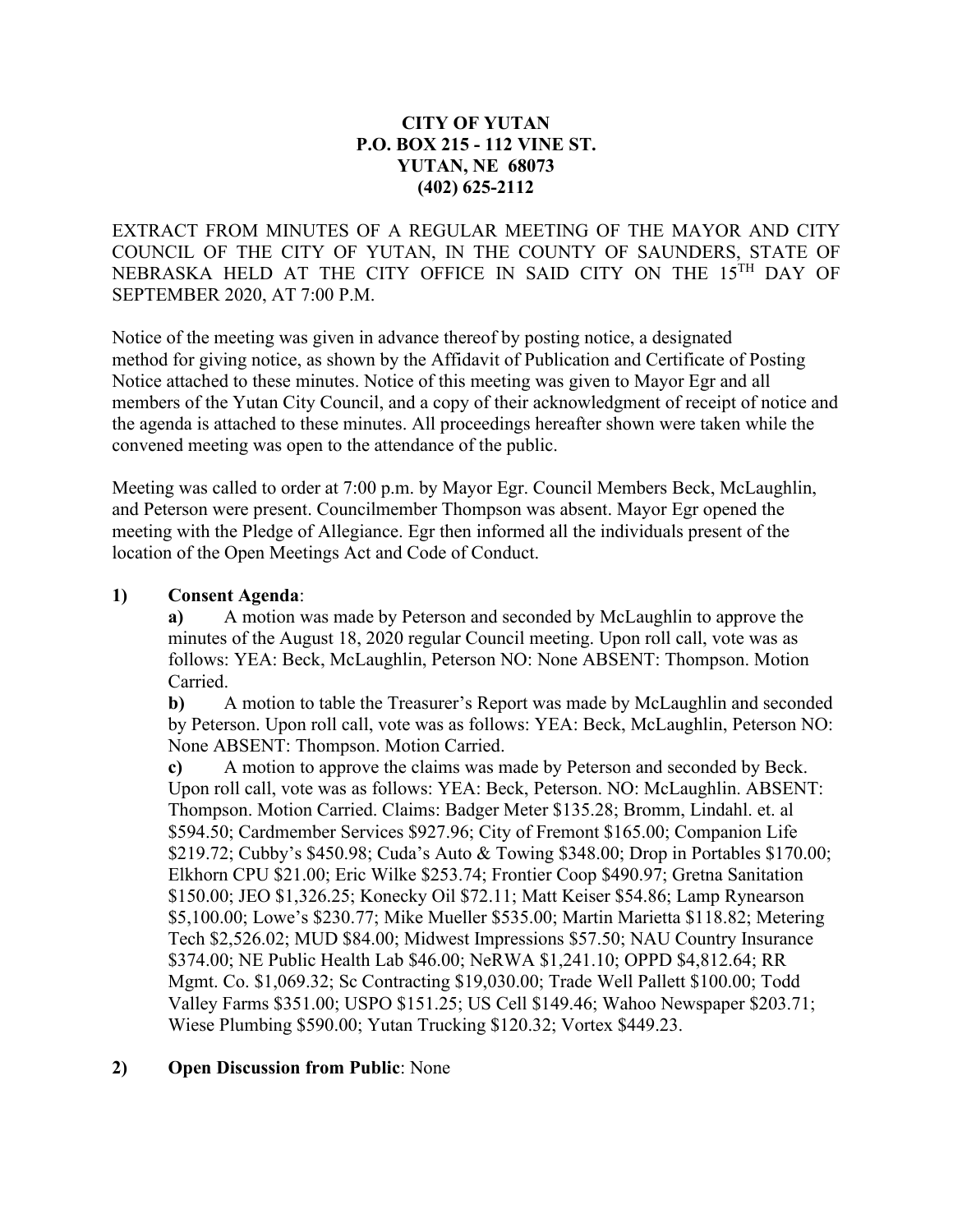# **3) Presentation from Guests**

**a)** Ed Schroeder, CPA gave an overview of the FY20-21 Budget.

# **4) Ordinances and Public Hearings**

**a)** FY20-21 Budget:

**i.** Mayor Egr opened the public hearing for the property tax asking amount at 7:11 p.m. No public comment was given. Mayor Egr closed the public hearing at 7:12 p.m.

**ii.** A motion to approve the property tax asking amount with a 1% increase in restricted funds was made by McLaughlin and seconded by Peterson. Upon roll call, vote was as follows: YEA: Beck, McLaughlin, Peterson. NO: None. ABSENT: Thompson. Motion Carried.

**iii.** Mayor Egr opened the public hearing for the FY20-21 Budget at 7:12 p.m. No public comment was given. Mayor Egr closed the public hearing at 7:14 p.m.

**iv.** A motion to waive the three readings and approve Ordinance 765 was made by McLaughlin and seconded by Peterson. Upon roll call, vote was as follows: YEA: Beck, McLaughlin, Peterson. NO: None. ABSENT: Thompson. Motion Carried.

# **5) Resolutions**

**a)** City Administrator Bockelmann clarified that the Lower Platte North NRD Hazard Mitigation Plan that is up for adoption does not include the proposed FRD overlay district discussed previously by the City Council and Planning Commission. A motion to approve Resolution 2020-12 was made by Peterson and seconded by Beck. Upon roll call, vote was as follows: YEA: Beck, Peterson. NO: McLaughlin. ABSENT: Thompson. Motion Carried.

## **6) Other Action Items**

- **a)** City Engineer Zach Schulz with JEO Consulting discussed the water main improvement project along  $5<sup>th</sup>$  St. and Hillside Ave. City Administrator Bockelmann asked if the 4'' mains on 3rd and 4th St. would be reconnected to Hillside. Schulz and Utility Superintendent Wilke and said that it would be connected to create a loop in the water system. Schulz also stated that the main could be connected to Well#1 after the permit application was submitted. A motion to approve the design and specifications, authorize submittal to NDHHS with payment fee, and to authorize JEO to coordinate the bid date with the city administrator was made by Peterson and seconded by Beck. Upon roll call, vote was as follows: YEA: Beck, Peterson, McLaughlin. NO: None. ABSENT: Thompson. Motion Carried.
- **b)** Caleb Snyder with Lamp Rynearson explained the pay applications and quantity overruns. Snyder also apologized for miscommunication during the project and stated that Lamp Rynearson agreed to only bill for half of the construction services fee. A motion to approve pay applications to Thiele Geotech and OMNI Engineering was made Peterson and seconded by McLaughlin. Upon roll call, vote was as follows: YEA: Beck, McLaughlin, Peterson. NO: None. ABSENT: Thompson. Motion Carried.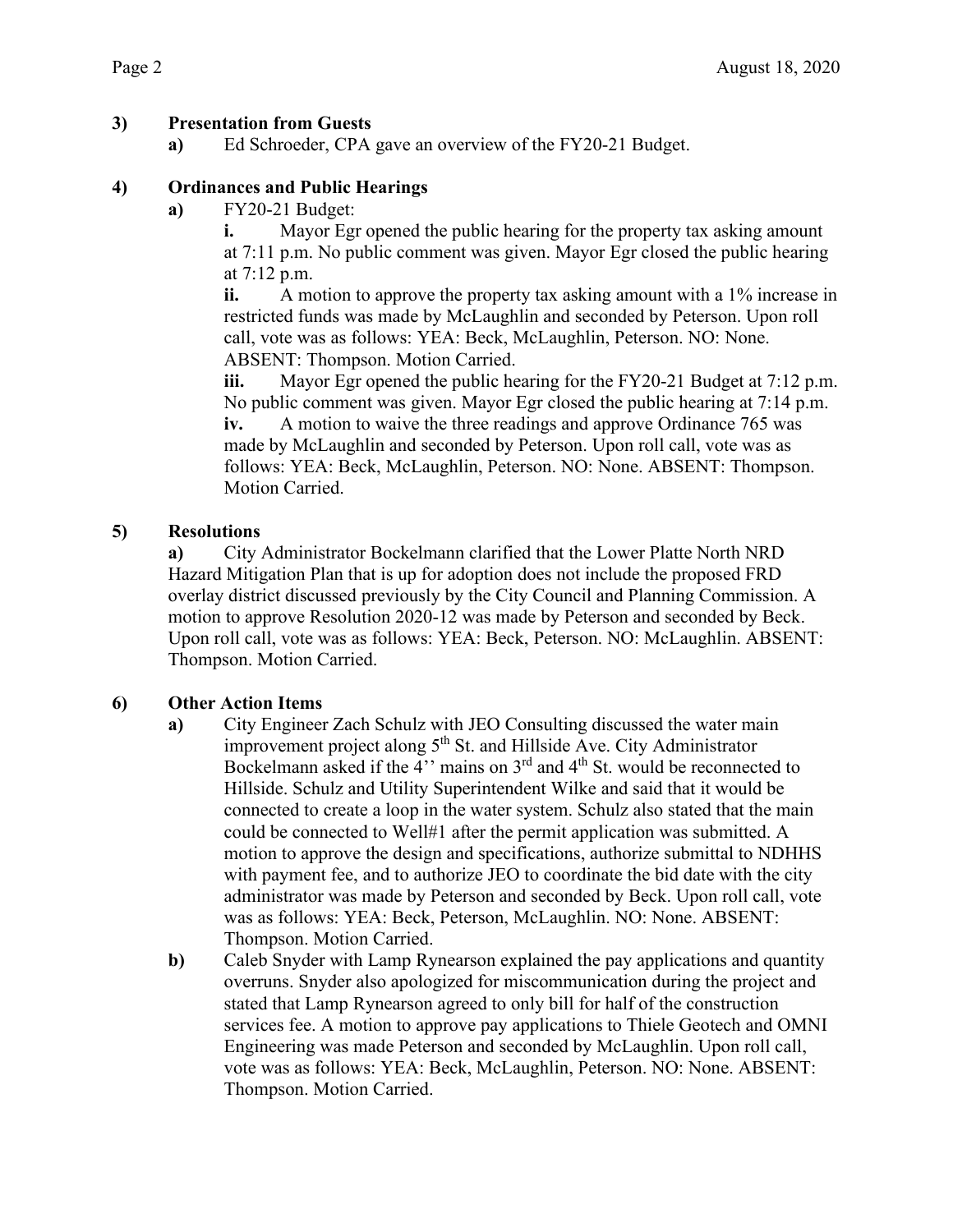- **c)** A motion to vote for the League of NE Municipalities three proposed actions and to submit the regular member ballot was made by Peterson and seconded by McLaughlin. Upon roll call, vote was as follows: YEA: Beck, McLaughlin, Peterson. NO: None. ABSENT: Thompson. Motion carried.
- **d)** A motion to accept the resignation of Kevin Johnson from the CRA, accept the resignation of Paul Rupp from the Planning Commission, and accept the Mayor's appointment of Paul Rupp to the CRA was made by McLaughlin and seconded by Peterson. Upon roll call, vote was as follows: YEA: Beck, McLaughlin, Peterson NO: None. ABSENT: Thompson. Motion Carried.
- **e)** The Council reviewed and discussed the bids for the sidewalk project. Councilmember Peterson stated that there is a need for other projects with park and/or Keno funding and suggested that only a portion of sidewalk be completed to reduce the cost. The Council discussed completing the sidewalk to connect the Hayes parking lot to Timbercrest Park and decided to wait on approving either bid.
- **f)** City Administrator Bockelmann explained that Sargent Drilling has pulled the piping and pump from Well#2 and found damage to the pipes and damage to the bearing of the pump. No damage to the well casing was found. Bockelmann and Utility Superintendent Wilke recommended that the piping be replaced with plastic pipes and that the pump be replaced to avoid further damage. Mayor Egr stated that he asked Sargent Drilling why there were already issues with the well and if there was any warranty coverage. Egr stated that he was told that the design plans for the well called for steel piping and that there was likely no opportunity for reimbursement for the damage. A motion to authorize staff to spend up to \$35,098 for work specified in the bid from Sargent Drilling was made by McLaughlin and seconded by Beck. Upon roll call, vote was as follows: YEA: Beck, McLaughlin, Peterson. NO: None. ABSENT: Thompson. Motion Carried. Following the vote, the Council discussed the process for adding a new well with City Engineer Zach Schulz. Mayor Egr requested that the Council revisit the issue at the October meeting.

# **7) Discussion Items**

- **a)** The Council discussed implementing a program for contractor licensing. The Council agreed to revisit this issue in October to get input from Councilmember Thompson.
- **b)** City Administrator Bockelmann explained that a right-of-way permit could be utilized to ensure proper review and control of work and commercial activity that happens within city right-of-way. The Council discussed right-of-way permitting.

## **8) Supervisor's Reports**

- a) Library Director's report was submitted.
- b) Police Department's report was not submitted.
- c) Maintenance Department's report was submitted.
- d) City Administrator's report was submitted.
- **10) Council Discussions**: None